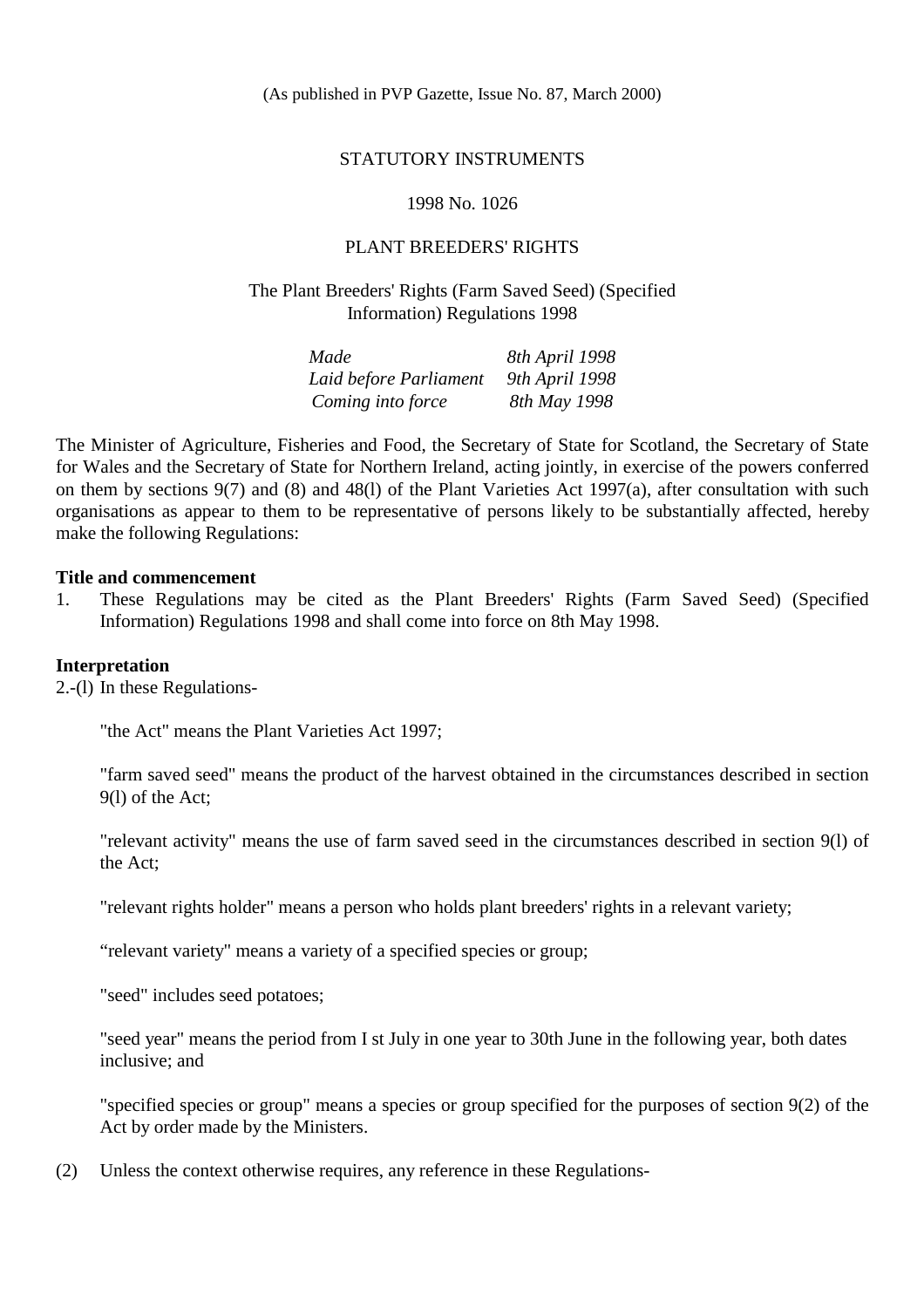- (a) to a numbered section shall be construed as a reference to the section bearing that number in the Act;
- (b) to a numbered regulation shall be construed as a reference to the regulation bearing that number in these Regulations;
- (a) 1997 c.66; *see* section 49(t) for the defintion of "the Ministers".
- (c) in a regulation to a numbered paragraph is to the paragraph in that regulation bearing that number.

## **Information to be supplied by farmer**

3.-(1) On the request of a relevant rights holder, a farmer shall supply the following information-

- (a) the name and address of the farmer;
- (b) whether the farmer has performed a relevant activity -in respect of seed of the variety in which the relevant rights holder has plant breeders' rights; and
- (c) the address of the holding on which the farmer has performed such a relevant activity.
- (2) If the fanner has performed such a relevant activity, he shall also supply the following information with the information referred to in paragraph (l)-
	- (a) whether section 9(3) (liability to pay equitable remuneration) does not apply to him by virtue of section 9(4) (small farmer exemption), or
	- (b) whether section 9(3) does not apply to him by virtue of section 9(5) (prior use exemption), or
	- (c) whether section 9(3) does apply to him.
- (3) If section 9(3) does not apply to the farmer by virtue of section 9(5) he shall also supply the following information with the information referred to in paragraph (l)-
	- (a) the date on which he first performed the relevant activity; and
	- (b) the information referred to in paragraph (5).
- (4) If section 9(3) does apply to the farmer he shall also supply the information referred to in paragraph (5) with the information referred to in paragraph (1).
- (5) The information for the purposes of paragraph  $(3)(b)$  and  $(4)$  is-
	- (a) the amount of farm saved seed used;
	- (b) whether the farm saved seed has been processed for planting; and
	- (c) if the farm saved seed has been processed for planting, the name and address of the person who carried out the processing.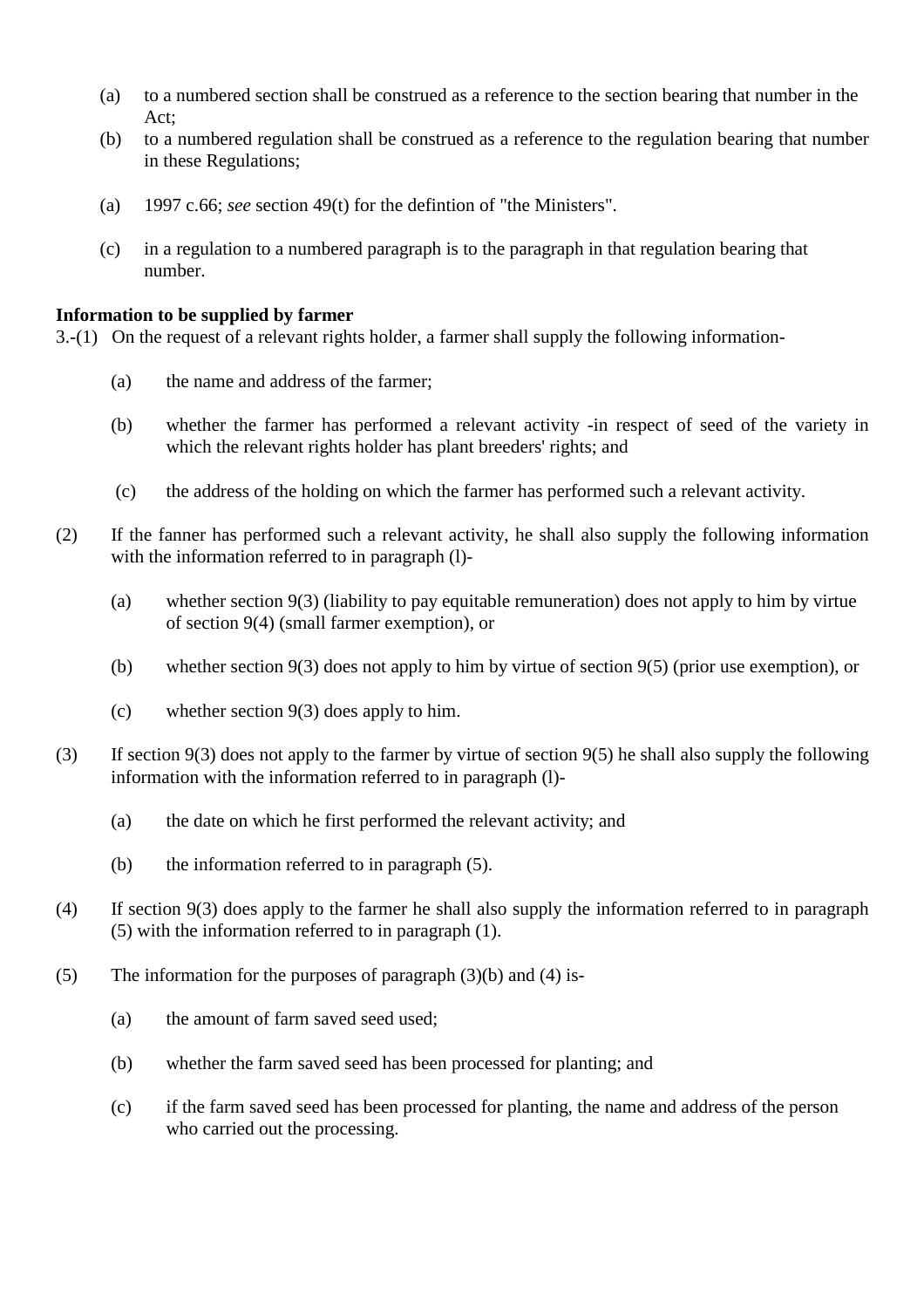- (6) If the farmer has informed the relevant rights holder that section 9(3) does not apply to him by virtue of section 9(5) or that section 9(3) does apply to him, the fanner shall supply the following information on the request of the relevant rights holder-
	- (a) whether the farmer used any seed of the same variety with the authority of the relevant rights holder within the same seed year; and
	- (b) if the farmer used seed of the same variety with the authority of the relevant rights holder within the same seed year-
		- (i) the amount used; and
		- (ii) the name and address of the person who supplied it.

# **Information to be supplied by seed processor**

4.-(1) On the request of a relevant rights holder, a seed processor shall supply the following information-

- (a) the name and address of the seed processor;
- (b) the address of the seed processor's principal place of business; and
- (c) whether the seed processor has processed seed of a specified species or group.
- (2) If the seed processor has processed seed of a specified species or group he shall also supply the following information with the information referred to in paragraph (I)-
	- (a) the name and address of the person for whom the processing was carried out;
	- (b) the amount of seed resulting from the processing;
	- (c) the date processing commenced;
	- (d) the date processing was completed;
	- (e) the place where processing was carried out; and
	- (f) whether the seed was seed of the variety in which the relevant rights holder has

plant breeders' rights, if the person for whom the processing was carried out informed the seed processor of the variety of the seed.

# **Information to be supplied by the relevant rights holder**

- 5. On the request of a farmer or a seed processor a relevant rights holder shall supply the following information-
	- (a) the name and address of the relevant rights holder; and
	- (b) the amount of royalty charged for certified seed of the lowest certification category for that variety.

# **Period in respect of which inquiry may be made**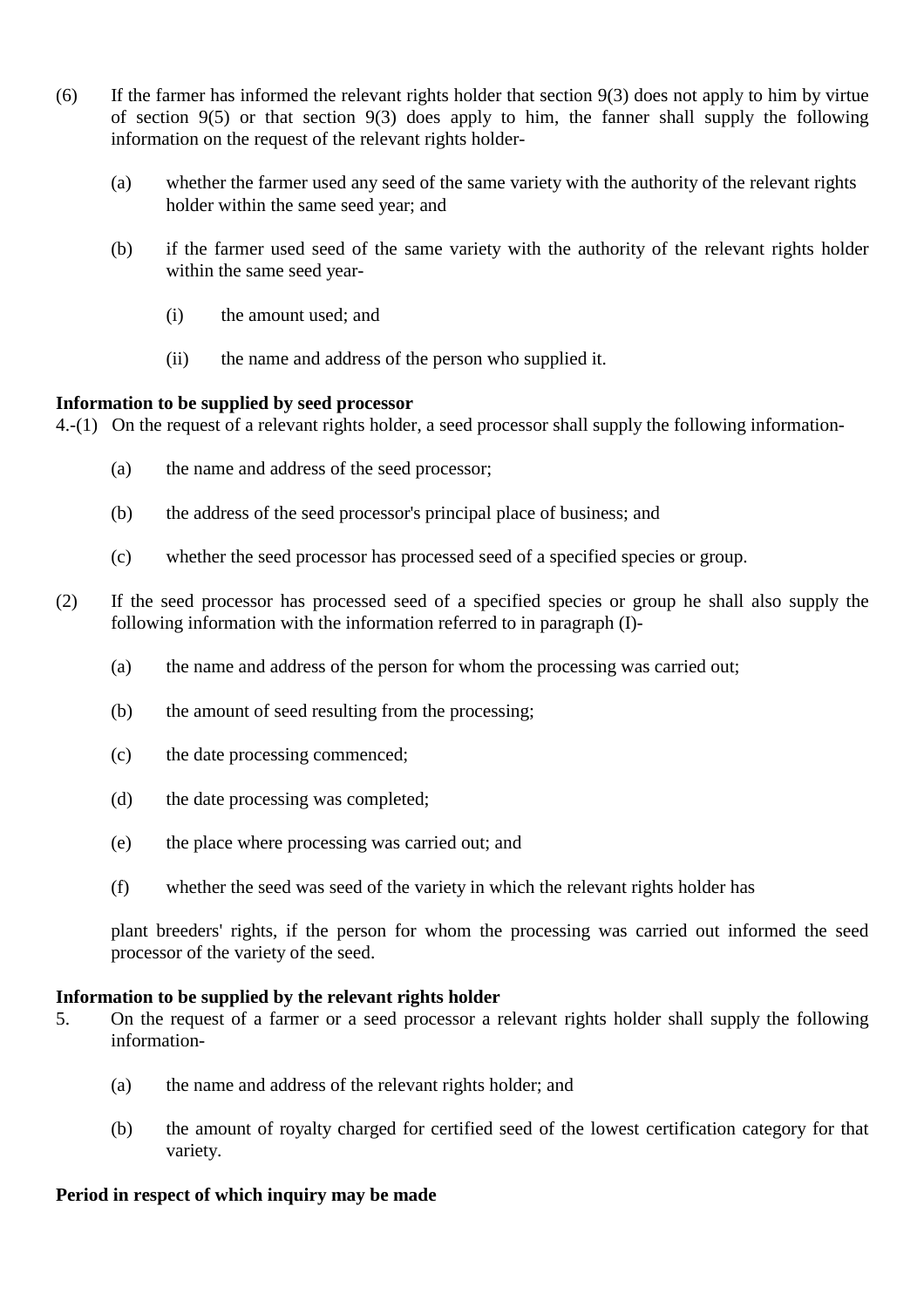6. A request may be made under regulations 3, 4 and 5 in respect of the current seed year and the three preceding seed years.

## **Restriction on movement for processing from the holding**

- 7. No person shall remove or cause to be removed farm saved seed from the holding on which it was obtained to process it unless-
	- (a) he has the permission of the relevant rights holder in respect of that variety, or
	- (b) he has taken measures to ensure that the same seed is returned from processing as is sent for processing and the processor has undertaken to him that the processor has taken measures to ensure that the same seed is returned from processing as is sent for processing, or
	- (c) he has the seed processed by a seed processor on the list of processors referred to in the gazette as being permitted to process seed away from a holding.

## **Confidentiality**

- 8.-(1) A person who obtains information pursuant to these Regulations shall owe an obligation of confidence in respect of the information to the person who supplied it.
- (2) Paragraph (1) shall not have effect to restrict disclosure of information-
	- (a) for the purposes of, or in connection with, establishing the amount to be paid to the holder of rights pursuant to section 9(3) of the Act and obtaining payment of that amount, or
	- (b) for the purposes of, or in connection with, establishing whether plant breeders' rights have been infringed, or
	- (c) for the purposes of, or in connection with, any proceedings for the infringement of plant breeders' rights.

## **Formalities**

- 9.-(l) All requests for information pursuant to these Regulations shall be in writing.
- (2) All information supplied pursuant to these Regulations shall be in writing.
- (3) The time period within which information must be supplied in response to a request made pursuant to these Regulations shall be whichever is the longer of-
	- (a) 28 days; or
	- (b) the time period set out in the request.

## **Offences and penalties**

IO.-(l) No person shall, in response to a request made pursuant to these Regulations-

- (a) intentionally fail to provide information;
- (b) refuse to provide information; or
- (c) knowingly or recklessly provide false information.